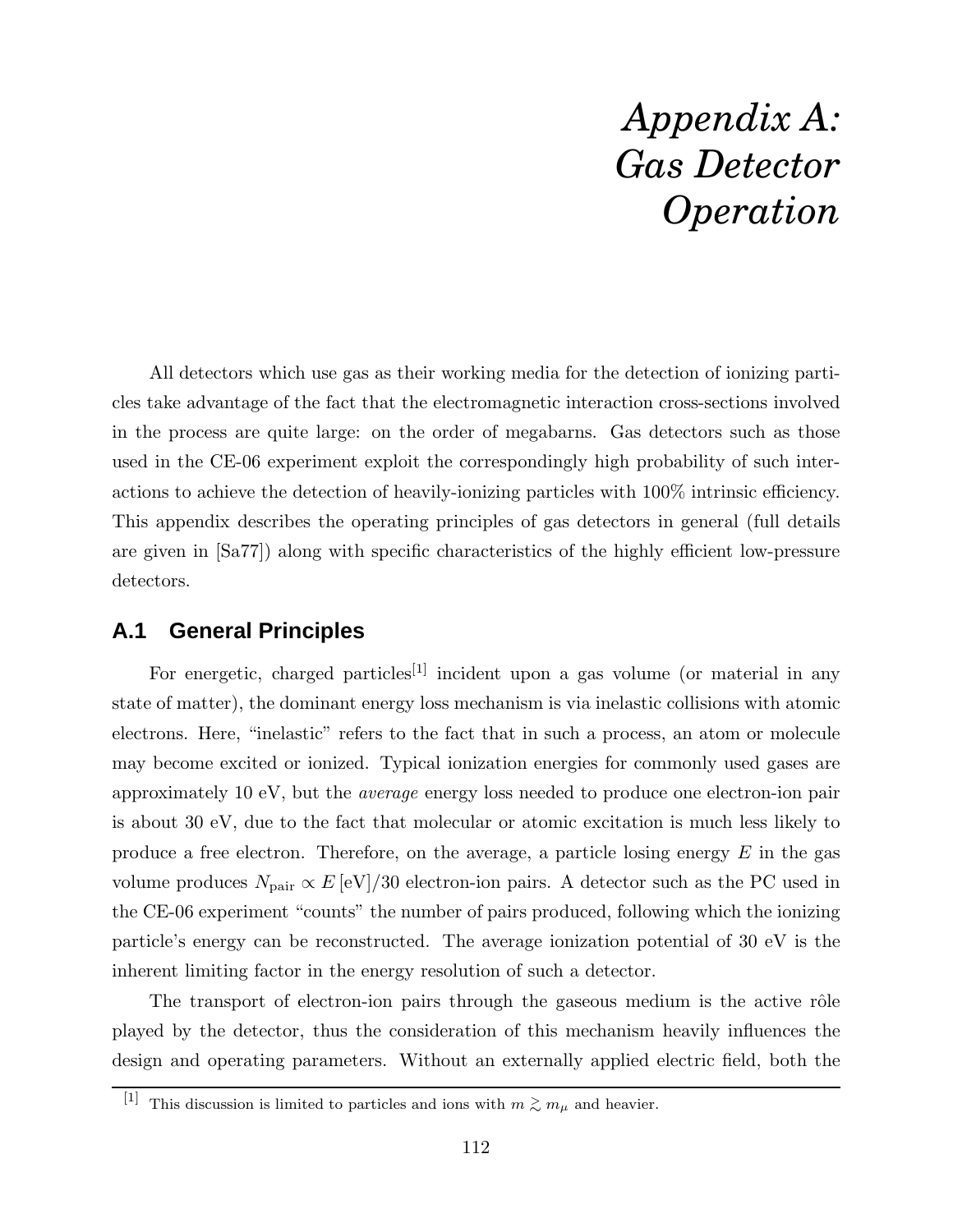ions and electrons produced by the incident radiation quickly lose their extra energy and attain equilibrium via repeated collisions with other gas molecules. Using classical "billiard ball" arguments, the mean free path for ions or electrons in the gas at pressure P and temperature  $T$  can be written

$$
\lambda \propto \frac{kT}{P}.\tag{A.1}
$$

Typical values for ions in gases at NTP are roughly 0.1  $\mu$ m, with somewhat larger paths for the negligibly sized electrons. With thermal velocities of  $v_{\text{ion}} \approx 500 \,\mu\text{m}/\mu\text{sec}$  and  $v_{\rm e^-} \approx 200 \cdot v_{\rm ion} \approx 100 \text{ mm}/\mu\text{sec}$  (the factor of 200 due to the electron-ion mass difference), thermal equilibrium occurs on the time scale of less than one nanosecond.

At this point, the electrons and ions begin to diffuse and recombine, the latter occurring typically in a few hundred nanoseconds. The ions may recombine with the ionization product electrons, or pick up electrons from other gas molecules, which themselves recombine later. In either case, the signature of the ionization event is soon lost.

A gas detector overcomes the thermal recombination by application of an electric field to the working gas volume, which produces a phenomenon known as *drift*. The thermal motion of the ions and electrons is random and thus favors no particular direction, but an electric field breaks the symmetry and causes the average velocities of the ions and electrons along a particular direction to be non-zero. A drift velocity is attained rather than a "drift acceleration" due to the frequent collisions with gas molecules, which tend to restore the ions and electrons to their (random) thermal motions.

The drift behavior of ions and electrons is quite different, however. For ions,  $v_{\text{drift}} \approx$ 10  $\mu$ m/ $\mu$ sec, which is much smaller than thermal velocities, so that the application of the field doesn't significantly change the velocity magnitude, kinetic energy, diffusion, or recombination of the ions. For electrons, however, the drift velocity can become comparable to thermal velocities. For example, at typical field values of  $1 \text{ kV/cm}$ , the electron drift velocities can range from 20 to 150 mm/ $\mu$ sec, depending on the particular working gas. As such, it is possible to modify the electron transport significantly, and collection of the electrons, upon which the proper operation of most gas detectors depends, can occur before recombination takes place.

Even with an external field, however, an electron can also be absorbed by electronegative molecules. These are neutral molecules with atoms that have almost-full electron shells and which tend to be more stable as negative ions. After absorbing an electron, they may in turn finally recombine with a positive ion! The presence of these gases (for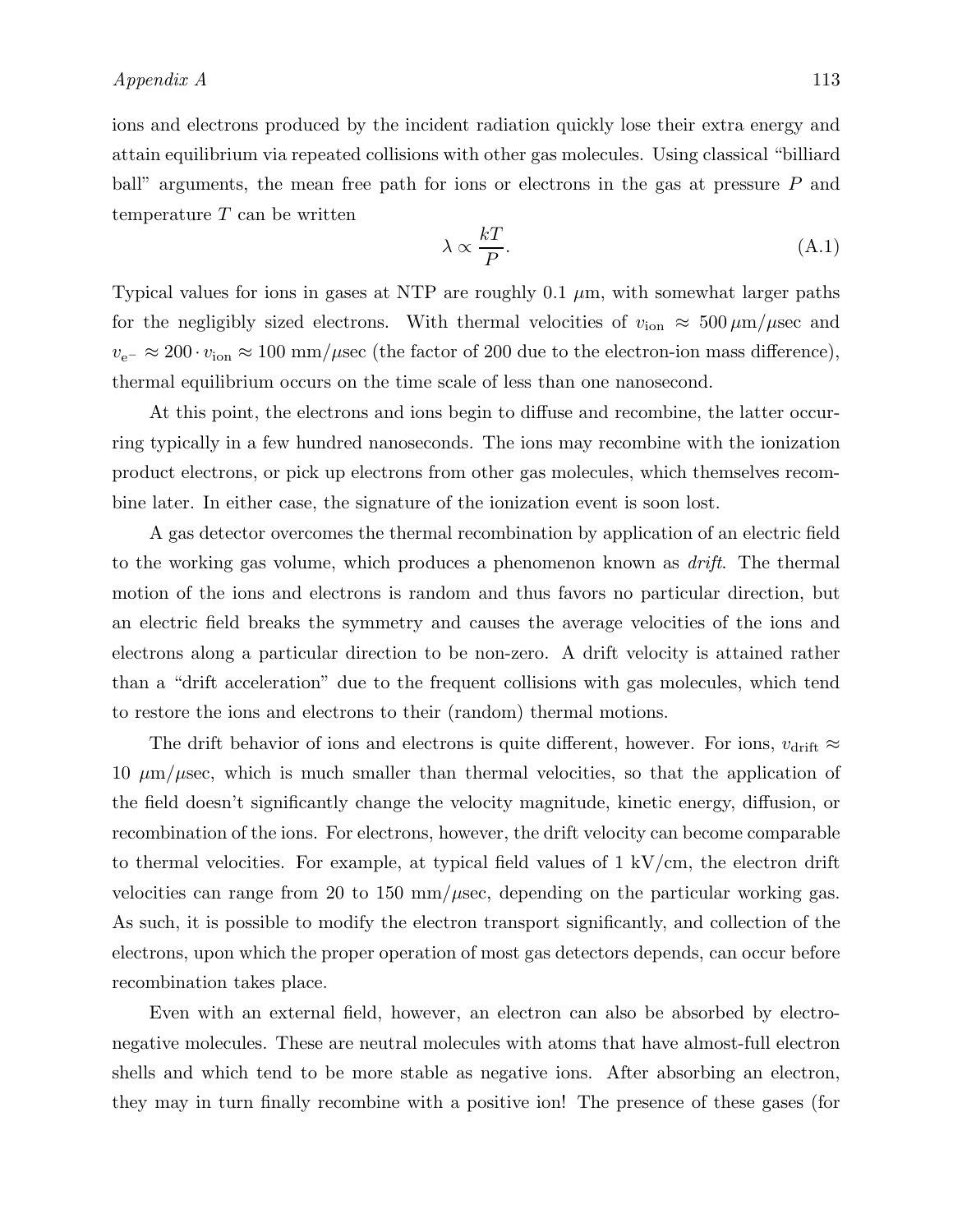example, water vapor) can severely limit detector performance.

The current resulting from the collection of all the electrons generated in the ionization event is still extremely small; most detectors rely on electron "multiplication." This increase in the number of free electrons is accomplished via the strong electric field surrounding a biased, thin wire (the anode): As the average electron energy increases through acceleration toward the anode, inelastic collisions with molecules (producing excitations or ionizations) become more likely. Energetic atomic decay photons can cause secondary ionization and excitation by interaction with the metallic components of the detector. The net effect is an avalanche: the number of electrons increases exponentially as the drift continues toward the anode. Noble gases such as argon produce larger multiplication factors since there are no radiationless molecular excitations to "absorb" electron energies. Furthermore, the relatively large excitation energies in noble gases generate decay photons that can easily produce more electrons from the cathode metal. In contrast, polyatomic gases often have many vibrational and rotational modes and tend to impede multiplication; they are often used mixed with noble gases to provide stability in operation, especially for atmospheric pressure detectors.

Detectors can be classified according to the magnitude of the electron multiplication. Proportional counters are those that maintain a linear relationship between the original number of electrons produced and the electrons that are collected, thus yielding a signal proportional to the energy deposited in the medium. Avalanche counters use such high values of multiplication that space charge distorts the field of the anode and proportionality is limited. The large signals and short total drift times of the electrons allow for good position and timing accuracy, however.

A simple model of the avalanche development in a proportional counter is useful for a first-order analysis of typical signal characteristics. Consider a simple cylindrical geometry (see Fig. A.1), where typically the cathode radius is  $b \approx 1$  cm and the anode radius is  $a \approx 20 \mu$ m. The field due to the wire for  $r > a$  is

$$
\mathcal{E} = \frac{CV_0}{2\pi\epsilon_0} \frac{1}{r} = -\frac{d\phi}{dr},
$$

where the capacitance per unit length is

$$
C = \frac{2\pi\epsilon_0}{\ln(b/a)}.\tag{A.2}
$$

The electrostatic energy of a cylinder of length l,  $E_{cyl} = (1/2) \, ClV^2$ , is a constant during the process of signal formation since the power supply is usually too slow to keep the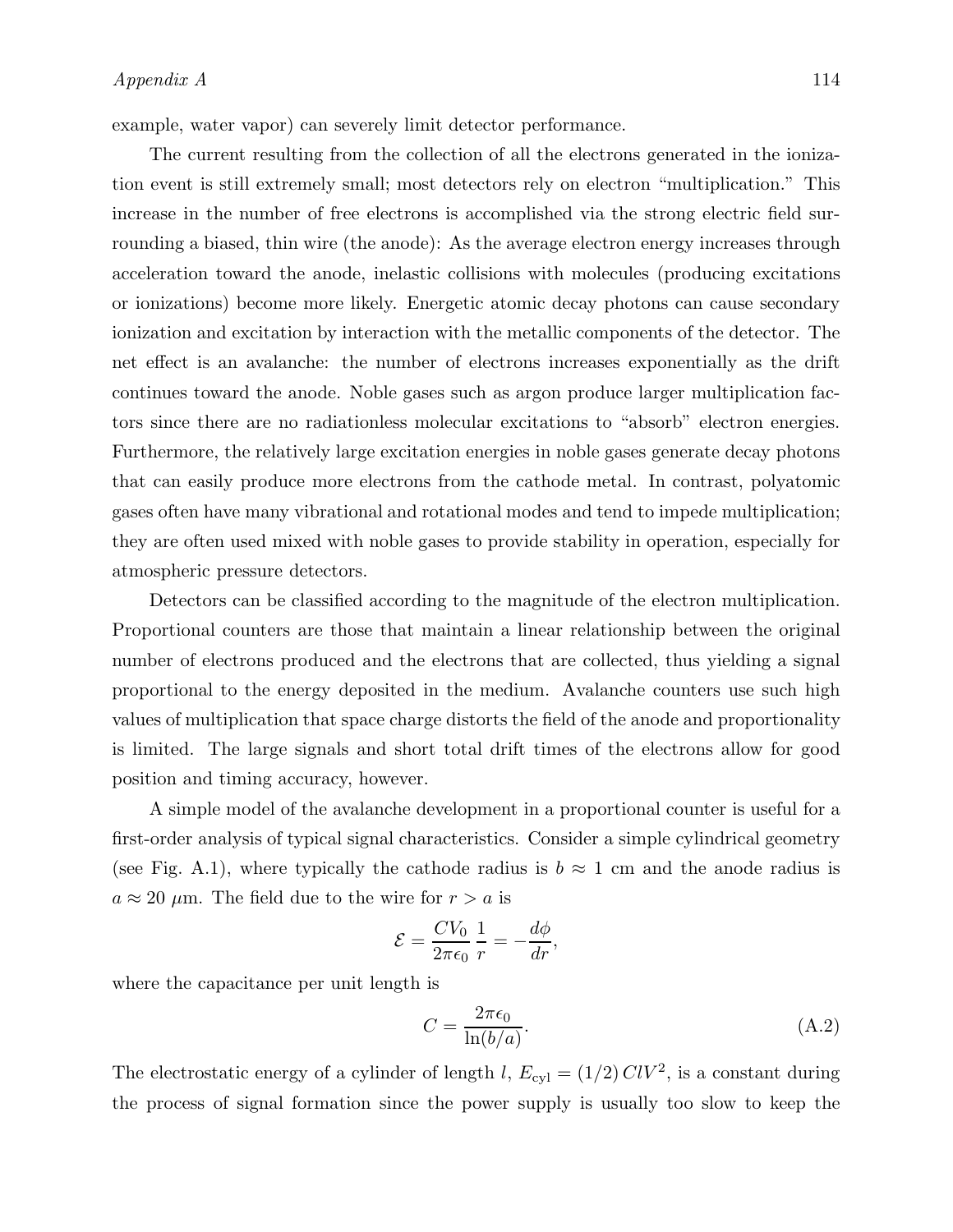cylinder voltage constant on a nanosecond time scale. A charge<sup>[2]</sup>  $Q$  which moves toward the anode from radius r to  $r + dr$  ( $dr < 0$ ) gains energy  $dE_Q(> 0)$  so that the cylinder loses energy  $dE_{\text{cyl}} = -dE_Q$ .



Figure  $A.1$  The simple cylindrical wire chamber. Also shown is the equivalent circuit and the resulting signal development for a proportional mode counter.

An important thing to note is that the signal formation is via induction and not actual charge collection: energy conservation requires that the cylinder energy (and hence voltage) decrease as the electrons' average energy increases. Assuming that the change in cylinder voltage is small compared to the bias voltage  $V_0$ , the change in energy of the cylinder is given by

$$
dE_{\rm cyl} = ClV_0 dV
$$

and

$$
dE_Q = Q d\phi = Q \frac{d\phi}{dr} dr,
$$

so that

$$
\frac{dV}{dr} = -\frac{Q}{ClV_0} \frac{d\phi}{dr} = \frac{Q}{2\pi\epsilon_0 l} \frac{1}{r}.
$$
\n(A.3)

Electron multiplication typically occurs within a few  $\mu$ m of the anode surface, i.e., for  $(r - a) \lesssim r_0 \equiv 1 \mu m$ . The collection time is thus  $t \approx 1 \mu m/v_{e, drift} < 1$  nsec, and so the

<sup>[2]</sup> As used here, Q is the absolute value of negative charge,  $Q = |e| \times \#$  of electrons.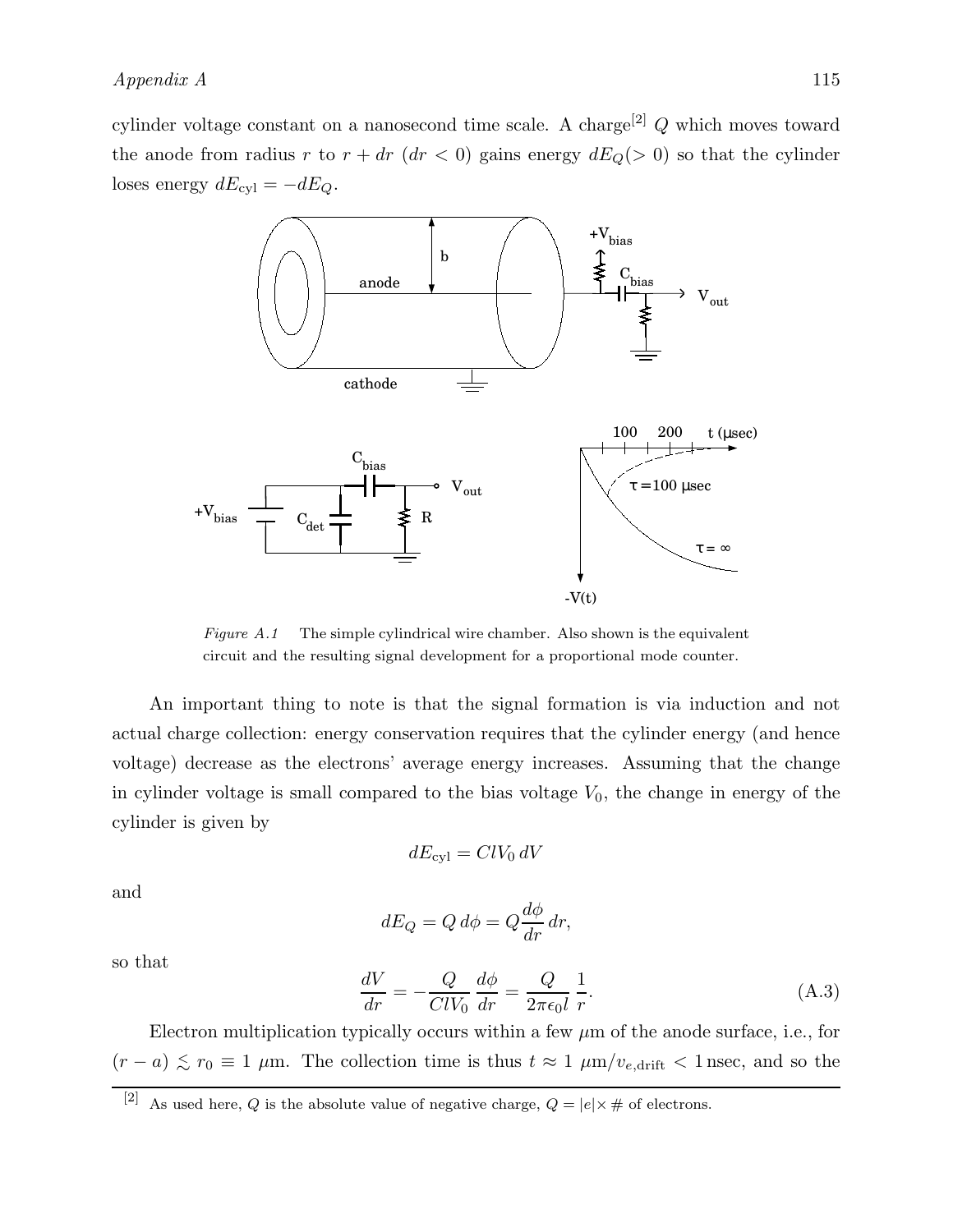total contribution to the induced signal by the electrons is small and confined mainly to the initial attack of the signal. The positive ions drift all the way to the cathode in a time scale of 0.5 msec and so produce most of the total integrated signal: with typical values for a,  $r_0$ , and b,  $V_{e^-}/V_{\text{ion}} \approx 0.01$ . The induced signal is thus

$$
V(t) \approx V_{\text{ion}}(t) = \int_{r(0)}^{r(t)} \frac{dV_{\text{ion}}}{dr} dr = \frac{-Q}{2\pi\epsilon_0 l} \ln \frac{r_{\text{ion}}(t)}{a}.
$$
 (A.4)

Since the ions' velocities are typically proportional [Sa77] to the field  $\mathcal{E}, dr_{\text{ion}}/dt \propto \mathcal{E} \propto 1/r$ and  $r_{\text{ion}}(t) = (c_1 + c_2 t)^{1/2}$ , where  $c_1$  and  $c_2$  are constants.

Figure A.1 shows the resulting time development of the induced signal in (A.4). Typically, the readout circuit differentiates the tail of the pulse to allow for fast readout of other pulses. The pre-amp circuits used for the CE-06 PC provided an effective differentiation time constant of 20  $\mu$ sec, for a maximal event rate per wire of about 10 kHz.

The resulting output signal is suitable for further shaping and introduction into a peak-sensing ADC: max $(V(t)) \propto Q \propto E$ , where E is the deposited energy. Alternatively, the signal can be integrated over a selected portion of the development time, since the integral of Eq.  $(A.4)$  is also proportional to Q. Assuming that the intrinsic charge pulse risetime of the detector is much smaller<sup>[3]</sup> than the pre-amp time constant, and that this risetime does not depend appreciably on the total charge deposited, the proportionality is maintained by integration of any portion of the signal. For the CE-06 experiment, the PC pre-amp outputs were integrated in a 750 nsec window near or encompassing the signal peak.

The multiplication factor  $m$ , defined as the collected charge divided by the original ionization charge, is given [Sa77] by

$$
m \propto e^{CV_0}.
$$

Through Eq.  $(A.2)$ , this implies that m is sensitive to changes in b, the cathode-to-anode distance, according to

$$
\frac{\Delta m}{m} \approx \frac{1}{2} \frac{\Delta b}{b} \ln m.
$$

For the PC used in the CE-06 experiment,  $\Delta m/m \approx 4 \cdot \Delta b/b$ , so that a 0.5 mm change in the cathode-to-anode distance produces a 40% variation in the multiplication gain. This sensitivity required the non-trivial PC calibration of Ch. 4: Fig. 4.6 shows that the actual distance variations for the CE-06 experiment were typically 0.2 mm.

<sup>[3]</sup> The PC intrinsic risetime was on the order of 0.1  $\mu$ sec, while the pre-amp time constant was approximately 20  $\mu$ sec.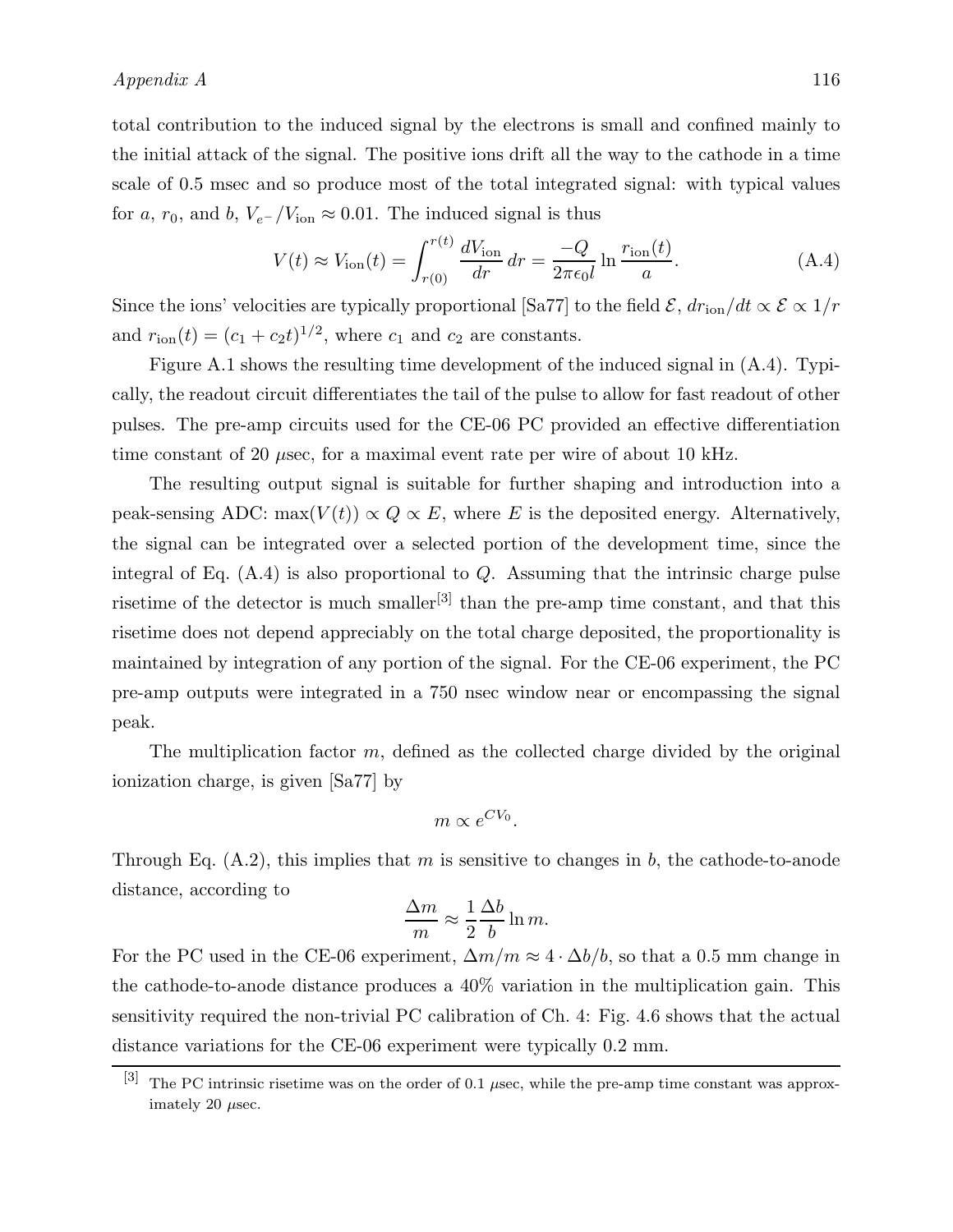## **A.2 Low-Pressure Detectors**

Both of the detectors used in the CE-06 experiment are low-pressure detectors: the PC operated with 20 to 100 torr of carbon tetrafluoride  $(CF_4)$ , and the PGAC used 3 torr of isobutane  $(C_4H_{10})$ , in contrast to the more common types of wire chambers that operate at or slightly above the ambient atmospheric pressure. For gas detector operation, there are essentially three realms of gas pressures: atmospheric ( $P \gtrsim 500$  torr), low-pressure/proportional (20 torr  $\langle P \rangle$  = 200 torr), and low-pressure/saturated ( $P \langle P \rangle$ 10 torr). Each region involves different choices of physical parameters and gases.

For atmospheric detectors, noble gases such as argon are often used to provide for large signal gain. Maximum multiplications are soon reached, however; the ultraviolet photons emitted by de-exciting argon atoms produce enough photo-electrons from the cathode to sustain a permanent discharge. Typically a "quenching" polyatomic gas is added to absorb the ultraviolet radiation without secondary emission. These complex molecules can efficiently transfer charge from ionized noble gas atoms due to their relatively low ionization potentials. A large proportion of quenching gas yields very good stability to sparking, but the signal size is reduced greatly.

In the low-pressure regimes, however, the inverse dependence on  $P$  in Eq. (A.1) implies higher mean collision times for electrons (and hence larger average drift velocities), resulting in much higher secondary ionization rates, i.e., bigger multiplication factors. The effect is so pronounced that the use of pure noble gases is precluded and quenching gases such as isobutane, propane  $(C_3H_8)$ , and  $CF_4$  can be used as the sole working gas. The latter has the advantage of an effectively high-Z molecule and, consequently, a large stopping power relative to most other commonly used gases. The large value of  $dE/dx$  is useful in the case of low-pressure proportional counters: the thickness of the active gas volume can remain reasonably small without the need for excessively large pressures. Absolute pressures of more than 100 torr are mechanically difficult to contain with thin entrance windows. Even atmospheric detectors, which are usually not so constrained by the thickness of their entrance windows, are typically operated only a few torr above the ambient pressure. Isobutane has somewhat less stopping power than  $CF_4$  but is well-suited for a low-pressure chamber operating in the limited proportionality or saturated mode, where the amount of deposited energy is not an important factor (this information is discarded in this region of operation).

Down to absolute pressures of about 20 torr, the proportionality between the deposited